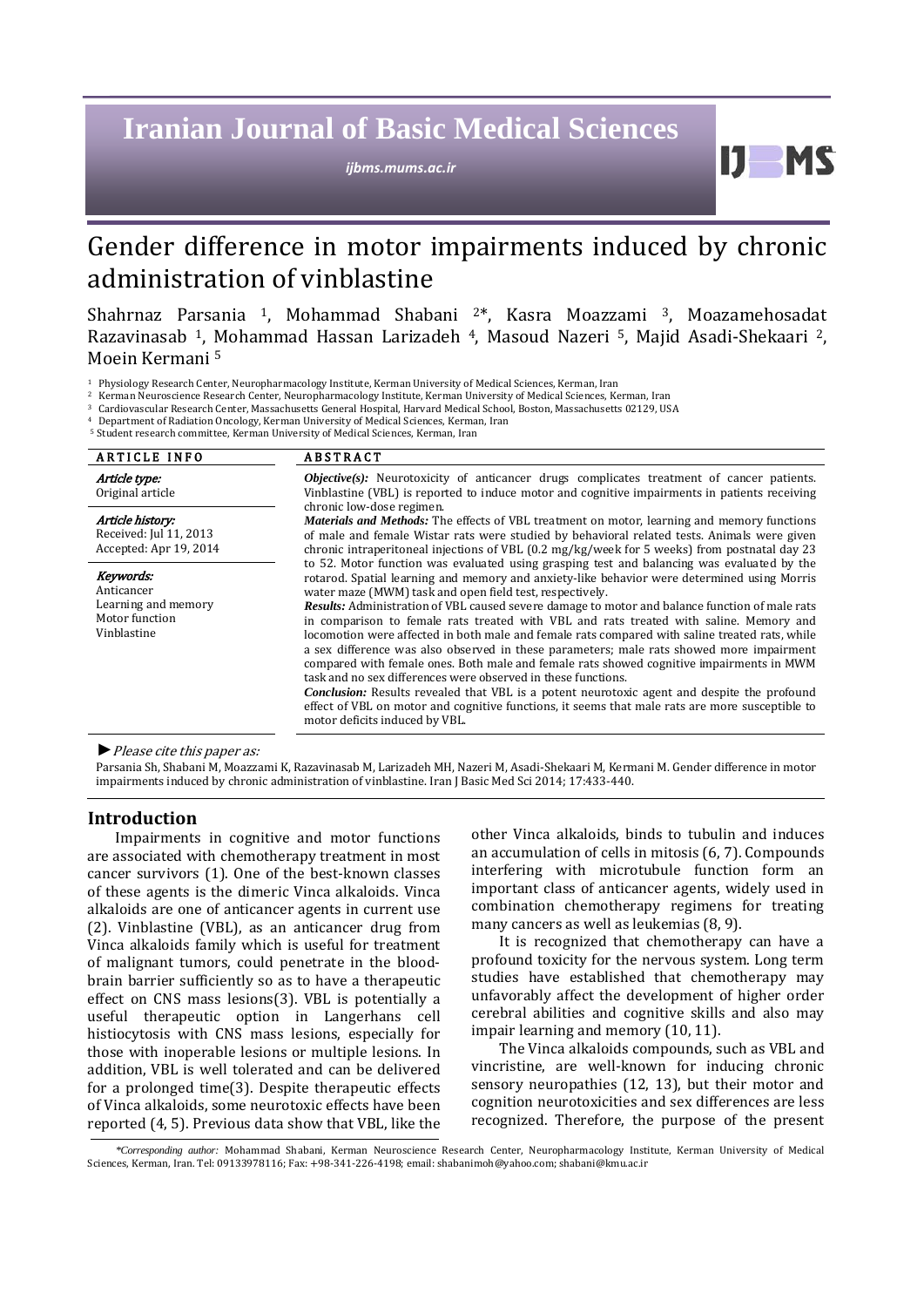study is to evaluate (1) whether hippocampal and cerebellar behavioral dysfunction occurs after intraperitoneal (IP) administration of VBL, and (2) the relationship between sex and behavior deficits subsequent to chronic VBL treatment, in rats.

To study the effect of VBL on the general health, the body mass and mortality rate of the animals were measured 23, 30, 37, 44, and 52 days after birth.

## **Materials and Methods**

Male and primiparous female Wistar rats, weighing 200–250 g, were purchased from Pasture Institute (Tehran, Iran) and maintained in the Animal House, Kerman Neuroscience Research Center.

Pairs of females were then placed with single male rats in the late afternoon. Vaginal smears or plugs were examined the following morning at 9:00 AM. The day in which sperm was found, was designated as the gestation day of 0 (GD 0). Pups were weaned at 21 days of age. In the beginning of the experiment, animals were weight-matched and randomly assigned into motor and cognitive experimental groups with four subgroups: Groups I and II consisting of male and female saline groups were administered normal saline (0.2 ml) intraperitoneally (IP) for 5 weeks; Groups III and IV consisted of male and female VBL groups treated with VBL (IP, 0.2 mg/kg for 5 weeks from postnatal day 23 to 52, 1 injection for each week). VBL was purchased from Sobhan chemotherapeutic (0.5 mg/ml solution, EBEWE Pharma, Austria). Animal discomfort was minimized, each group consisted of a minimum of twelve animals (*n*=12). The care of laboratory animals followed the guiding principles for care and use of laboratory animals of the Neuroscience Research Center of Kerman Medical University and the study protocol was approved by the animal ethics committee of this institution (Code: EC/KNRC/91-183). Animals were kept in standard conditions: temperature of  $22 \pm 2^{\circ}$  C and a 12-hr dark-light cycle. They had free access to food and water. We housed similarly treated female rats in the same cage to coordinate their sexual cycles. Measurements were taken during daylight (between 8:00 and 16:00 hr). Sex-dependent motor and cognitive behaviors were examined 5 weeks after the first injection using cerebellum-dependent, motor learning and hippocampal functional tasks and four behavioral tasks, the grasping, the rotarod, the open field, and Morris water maze task were chosen to evaluate these functions.

#### *Behavioral studies Grasping (hanging) test*

For assessment of muscle strength and balance, this test was performed according to Van Wijk *et al* (2008) and Shabani *et al* (2013). Each rat was suspended with both forepaws on a horizontal steel wire (80 cm long, diameter 7 mm). The animal was held in a vertical position when its front paws were placed in contact with the wire. When the rat grasped the wire, it was released, and the latency to fall was recorded with a stopwatch. Each animal was given three trials with a 30 min inter-trial rest interval (14, 15).

#### *Rotarod test*

We used the accelerating rotating rod (Hugo Sachs Electronik, Germany) to analyze the effects of VBL on motor coordination and balance skills. The rotarod accelerated from a minimum speed of 10 to a maximum speed of 60 rpm. Rats were given three trials using maximum time of 300 sec with a 30 min inter-trial rest interval. The length of time each animal was able to maintain its balance walking on top of the moving rod was recorded (16, 17).

#### *Open field test*

The open field test was used as described in previous studies (18). Briefly, at 52 days of age the horizontal and vertical activities of the male and female rats were recorded for a period of 5 min and then analyzed using Ethovision software (version 7.1). The apparatus consisted of a square arena (90×90×20 [H] cm) made of Plexiglas and its floor was divided by lines into 16 squares that allowed the definition of central and peripheral parts. At the beginning of the session, each rat was placed in the centre of the arena and its activity was recorded for 5 min and the following behavioral parameters were then scored: frequency of rearing, total distance moved (TDM, Cm), velocity (Cm/sec), time spent in center and perimeter zone (sec) (19), total duration of mobility (sec), and immobility (s). At the end of each session, rats were removed from the open field and the experimental chamber was thoroughly cleaned with a damp cloth and dried (20).

#### *Morris water maze task*

The testing procedure was basically the same as that described by Shabani *et al* (2012). The experimental apparatus consisted of a circular water tank (140 Cm wide and 45 Cm high). A platform, either visible or submerged, (15 Cm wide and 35 Cm high) was placed 1.5 cm above or below the surface of the water. To assess for gross physical, sensory, motor, or motivational impairments, 8 rats in each group were first trained in a task with a visible escape platform. The water temperature was 21– 23° C. Data collection was automated by a video image motion analyzer (Ethovision, Noldus Information Technology, The Netherlands). In a single training protocol each rat completed three blocks (each block consisted of four successive trials with four different releasing points) separated by a 30 min resting period. All of the experimental groups were tested during the lights on period between 8:00 and 12:00 hr. On each trial, rats were randomly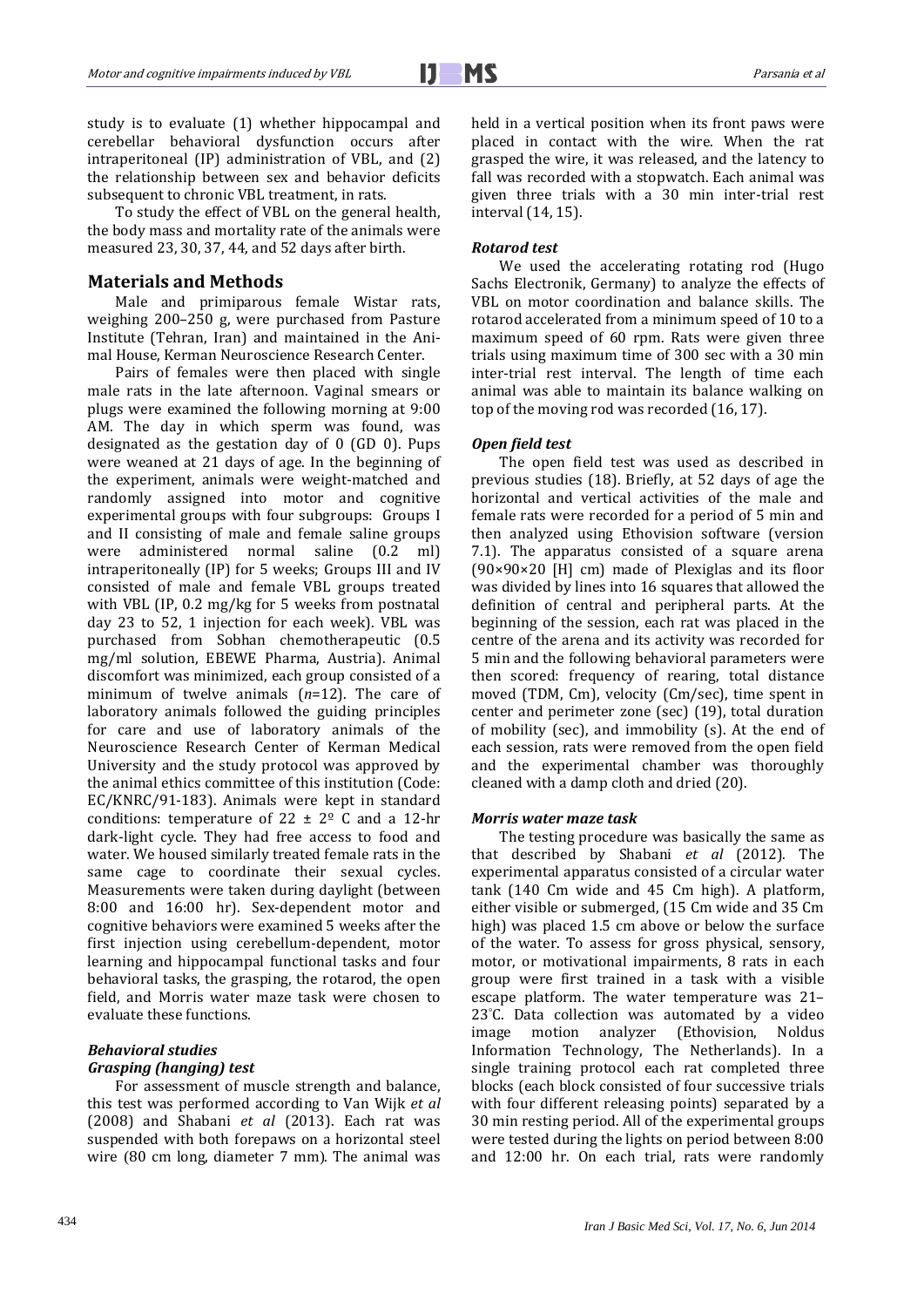

**Figure 1.** Effect of Vinblastine (VBL) on muscle strength and coordination in grasping test (A) and rotarod test (B).,\*\* *P<* 0.01, **<sup>×</sup>** *P<* 0.05 as compared with saline and male groups respectively. VBL did decrease muscle strength and time spent on rod compared with saline only in the male group. A significant difference was also observed between male and female groups. Values are expressed as mean±SEM (n=12 for each group)

released into the water from one of the four quadrants with their face toward the wall of the maze. During acquisition, the location of the platform remained constant and rats were allowed to swim for duration of 60 sec to find the hidden platform. After the animal found the platform, it was allowed to remain there for 20 – 30 sec and was then moved to an animal cage to wait 20 – 30 sec before the start of the next trial. The time and distance needed to find the hidden platform were collected and analyzed later. A single probe trial was given 2 hr after the last training trial to test the spatial memory in the water maze. In this trial the platform was removed and the rat was allowed to swim for 60 sec. The time and distance spent in the target quadrant (quadrant 4) were analyzed as a measure of spatial memory retention (21, 22).

#### *Histological study*

Under deep anesthesia, the animals were sacrificed and their brains removed and immersed in 10% buffered formaldehyde at 4  $°C$  overnight. The brains were processed by the standard method for light microscopy study. Coronal sections 1.6–2.8 mm posterior to bregma were cut at a thickness of  $5 \mu m$ using a microtome. Neuronal damage in the cerebellum and hippocampus were assessed by staining sections with cresyl fast violet (Nissl staining) (23).

#### *Statistical analysis method*

The results obtained are expressed as means  $\pm$ SEM. Two-way ANOVAs for repeated measures were calculated for rotarod and the learning phase of the Morris water maze. The grasping test, motor activity and probe data were analyzed by one-way ANOVA. Individual comparisons were calculated using Tukey's comparisons test, where appropriate. Sex differences data were analyzed by unpaired-sample t-test. Data are expressed as means±SEM of twelve animals per group. Statistical significance was defined at *P*<0.05. All computations were made using the SPSS software package (version 16.0).

#### **Results**

## *Effect of VBL on muscle coordination and balancing*

Animals in the male VBL group showed a decreased latency to fall in grasping test compared to saline males  $(F_{(3, 38)} = 9.12, P<0.01)$  and the female VBL group (F(3, 38) = 4.65, *P<*0.05), but these parameters did not change significantly in VBL treated female rats compared with female saline group (Figure 1.A). VBL in male rats induced a significant reduction in time spent on accelerating rotarod compared with female VBL rats (F  $_{(3, 38)} = 3.91$ , *P<*0.05) and the saline group (F (3, 38) = 7.42, *P<*0.01) (Figure 1.B). These results indicate decreased muscle strength and motor balance in male VBL treated rats.

#### *Effect of VBL on explorative and anxiety related behaviors*

The open-field test was performed to examine locomotor activity and anxiety-related behavior. Our results showed that VBL administration did alter some of the parameters evaluated in this test and male rats were more susceptible to changes induced by VBL. The rearing number (male, F (3, 38) = 11.8, *P<*  0.001; female, F (3, 38) = 8.17, *P<*0.01) and total distance moved (male and female, F (3, 38) = 14.02, *P<*  0.001) were decreased in VBL group compared with saline group, while animals in the female VBL group showed an increased rearing number and total distance moved compared with male VBL treated rats (*P<*0.05) (Figure 2.A, 2.B). There were no significant differences in the time spent in center and periphery (indicating no difference in anxiety related behavior) and speed (Figure 2.C, 2.D, and 2.E). There were no significant differences in duration of mobility (F<sub>(3,38)</sub> = .24, *P*=0.17) and immobility (F<sub>(3,38)</sub> = .69, *P*=0.3) among the saline and VBL-treated groups (data not shown).

### *Learning and memory alterations induced by VBL in Morris water maze test*

VBL increased swimming distance (Figure 3A) and swimming time (Figure 3B) to reach the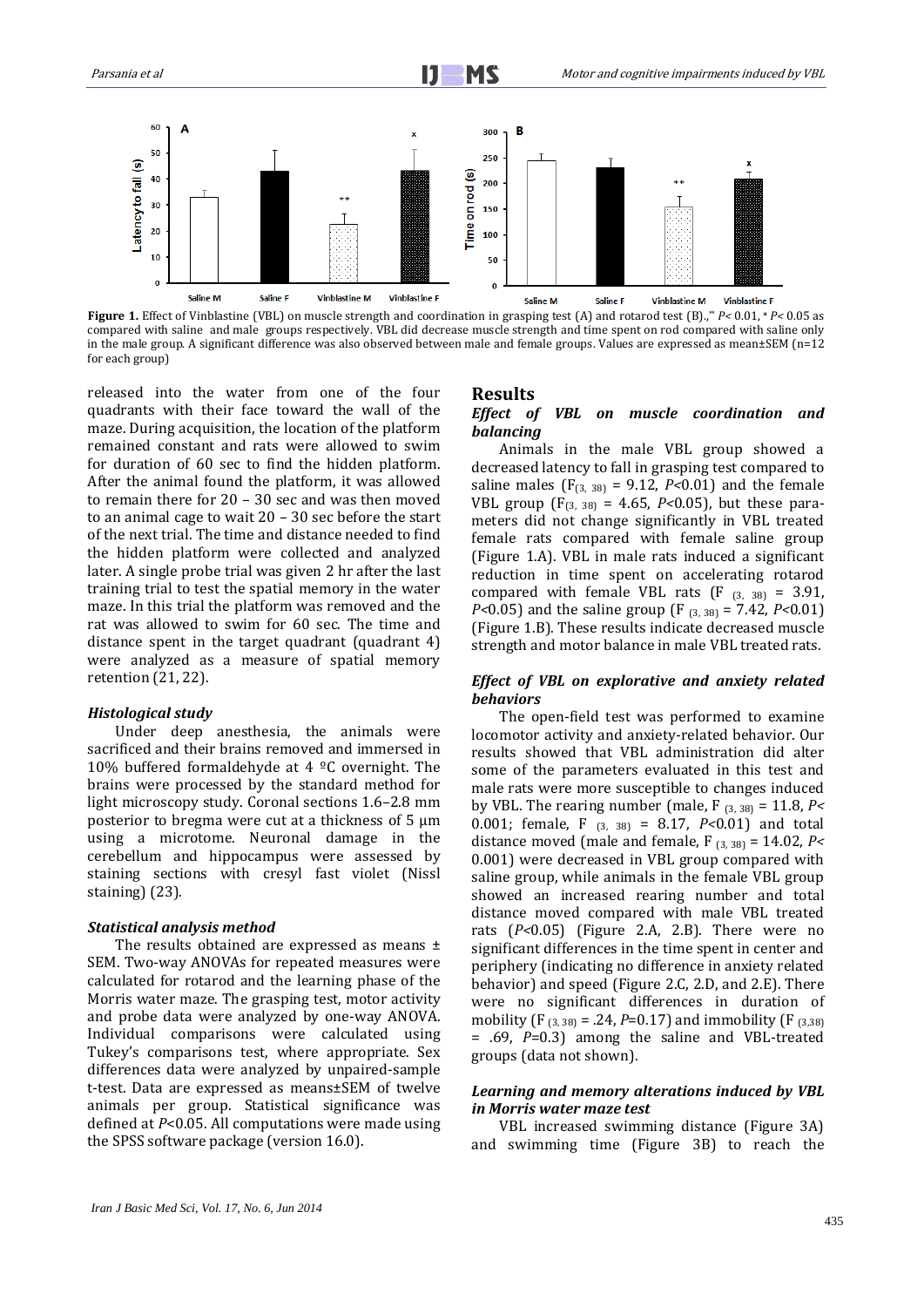



Figure 2. Vinblastine significantly reduced rearing frequency (A) and TDM (B). Female treated rats had significant differences in rearing frequency and TDM with male treated rats. There were no significant differences in time spent in perimeter (C), time spent in center (D), and velocity (E) among the four groups. \*\* *P<* 0.01, \*\*\* *P<* 0.001 as compared with the control group. \* *P<* 0.05 as compared with the male group

platform in male and female rats in block 2 (F  $_{(3,38)}$  = 9.63, *P<* 0.001) and block 3 (F (3, 38) = 6.19, *P<* 0.01) compared with male and female rats receiving saline (learning trial). Swimming speed was not different among the 4 groups (Figure 3C). In the probing session, swimming percentage in correct quadrant (F  $(3, 38)$  = 3.27, *P*< 0.05) and swimming time percentage spent in correct quadrant was significantly decreased in male and female rats receiving VBL compared with saline treated rats (F  $_{(3, 38)}$  = 2.91, *P<*0.05) (Figure 3D, 3E). There was no difference between two sexes in MWM (*P*> 0.05). There was no significant difference between the saline and VBL groups in crossing number in the correct quadrant (Figure 3F).

#### *Histological evaluation*

Light microscopy study of cerebellum and hippocampus sections showed normal morphology

in the saline treated group. The Purkinje and granule cells in cerebellum sections and dentate gyrus, CA1, CA2, and CA3 of hippocampal sections in saline treated groups were intact. Meanwhile, severe injury in Purkinje cells of cerebellum sections and pyramidal neurons of hippocampal CA2 and CA3 sectors in VBL-treated groups was evident (Figure 4A, 4B). Cell population in Purkinje (Figure 4A), CA2 and CA3 (Figure 4B) sections in the vinblastinetreated groups showed neurodegenerative changes including shrunken nuclei and dark cytoplasm in these cells (Figure 4).

## *Effects of adolescent exposure to VBL on mortality rate and body mass*

In the present study, no differences were observed in weight between saline and VBL groups on the 1st day of experimental procedure, while longterm exposure to VBL 0.2 mg/kg (the 2nd, 3rd: *P*<0.01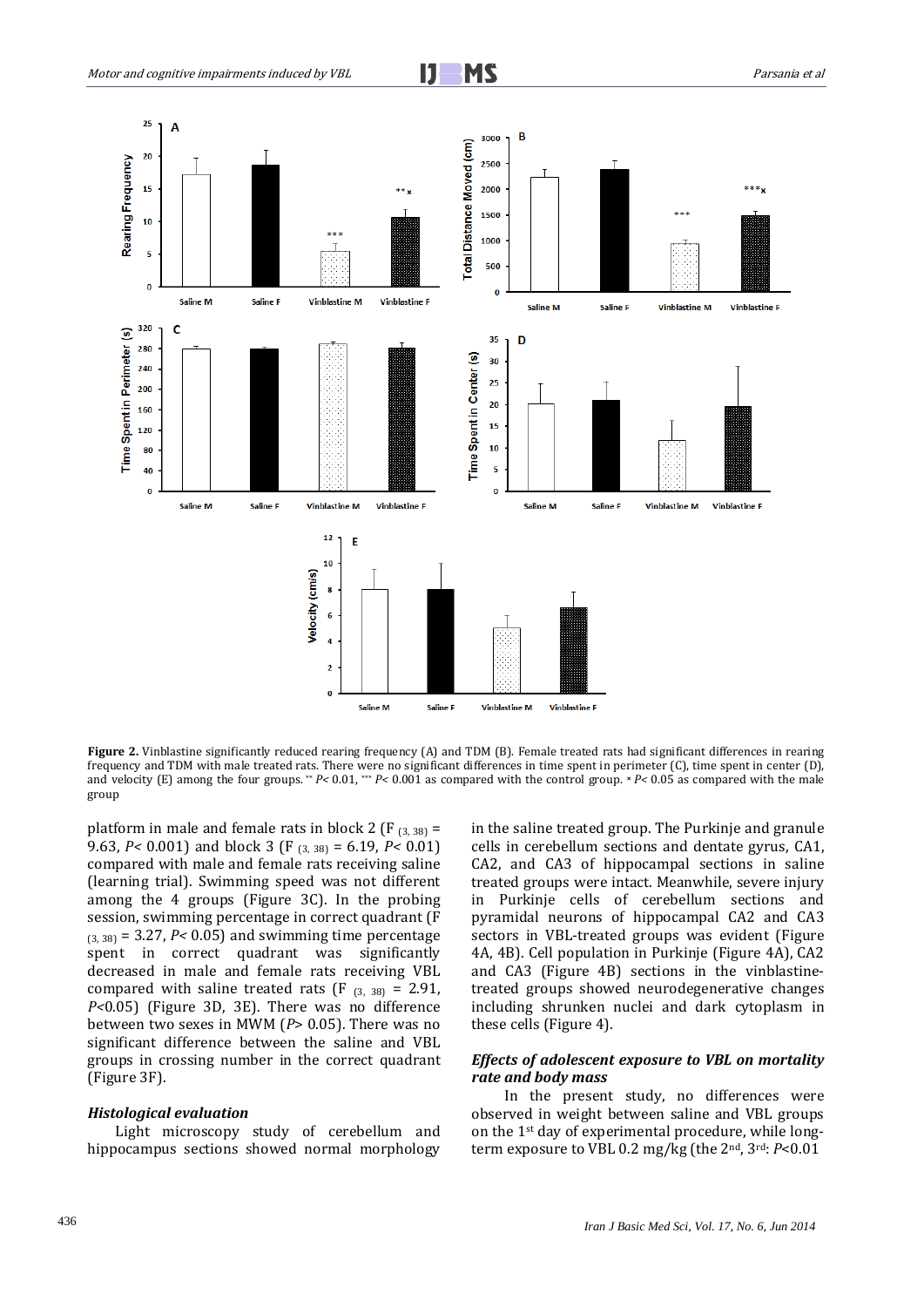

**Figure 3.** Hidden platform training in the Morris water maze acquisition after 5 weeks treatment with saline or vinblastine (VBL). VBL treated rats showed increased distance travelled (A) and time spent (B) to reach the hidden platform compared with the saline treated rats. There were no significant differences in swimming speed (C) and crossing numbers in the correct quadrant (F) in the probe test. In the probe test, the path length traveled (D) and percent swimming time (E) by VBL rats in the correct quadrant were significantly less than the saline groups. \* *P<* 0.05,\*\* *P<* 0.01, \*\*\* *P<* 0.001 as compared with the saline group

| Table 1. Effect of vinblastine (VBL) treatment on body weight and mortality rate of different groups of rats |  |  |  |  |  |
|--------------------------------------------------------------------------------------------------------------|--|--|--|--|--|
|                                                                                                              |  |  |  |  |  |

|                     | Body weight (g) |                |                  |                   |                               | Mortality rate |
|---------------------|-----------------|----------------|------------------|-------------------|-------------------------------|----------------|
| Group               | $a$ PND 23      | <b>PND 30</b>  | <b>PND 37</b>    | <b>PND 45</b>     | <b>PND 52</b>                 |                |
| <b>b</b> Saline M   | $48.2 \pm 4.01$ | $80.7 \pm 4.2$ | $115.5 \pm 6.1$  | $150.1 \pm 5.8$   | $167.8 \pm 8.1$               |                |
| $\epsilon$ Saline F | $45.8 \pm 3.3$  | $71.5 \pm 3.3$ | $105.6 \pm 4.9$  | $123.7 \pm 7.6$   | $129 \pm 8.3$                 |                |
| $d$ VBL M           | $46.6 \pm 2.7$  | $74.1 \pm 7.1$ | $75.04\pm 6.3**$ | $100.5\pm 6.2**$  | $110.2\pm 6.5***$             |                |
| $e$ VBL $F$         | $48.1 \pm 5.3$  | $70.5 \pm 6.6$ | $96.8 \pm 8.1$   | $97.9 \pm 4.5$ ** | $105.9 \pm 5.1$ <sup>**</sup> |                |

No differences were observed in weight between saline and VBL groups on the 1<sup>st</sup> day of experimental procedure, while long-term exposure to VBL 0.2 mg/kg (the 2<sup>nd</sup>, 3<sup>rd</sup>, and 4<sup>th</sup> weeks) significantly decreased body weight in the male VBL group and in the 3<sup>rd</sup> and 4<sup>th</sup> weeks in female VBL rats. \*\*, \*\*\* *P<* 0.01, *P<* 0.001, indicate statistically significant differences between male and female VBL treated rats compared with saline groups, respectively, (n=at least 12 rats in each group). <sup>a</sup>: Postnatal Day, <sup>b</sup>: Saline Male <sup>c</sup>: Saline Female, <sup>d</sup>: VBL Male and e: VBL Female

and 4th: *P*<0.001 weeks) significantly decreased body weight in the male VBL group and in the 3<sup>rd</sup> and 4<sup>th</sup> (*P*<0.01) weeks in female VBL rats (Table 1).

## **Discussion**

VBL impaired motor and learning functions in

male and female rats; yet, male rats were more susceptible to motor impairments induced by VBL compared with female rats, and these findings implicate a sex-dependent motor deficit observed in rats after chronic exposure to VBL.

Although the toxic effects of these agents still remains a major limitation to their usage, vincristine is the most studied agent of this family and it is proven to have a high neurotoxic profile. The most important side effect of this drug is sensory loss and peripheral neuropathy (12), with the mechanism similar to colchicines; it disrupts microtubules and interferes with axonal and dendritic transport (5). [Wright](http://www.ncbi.nlm.nih.gov/pubmed?term=Wright%20M%5BAuthor%5D&cauthor=true&cauthor_uid=1934248) *et al* reported that two vinblastine derivatives (S-12363 and S-12362) prevented microtubule assembly and differed in their ability to induce the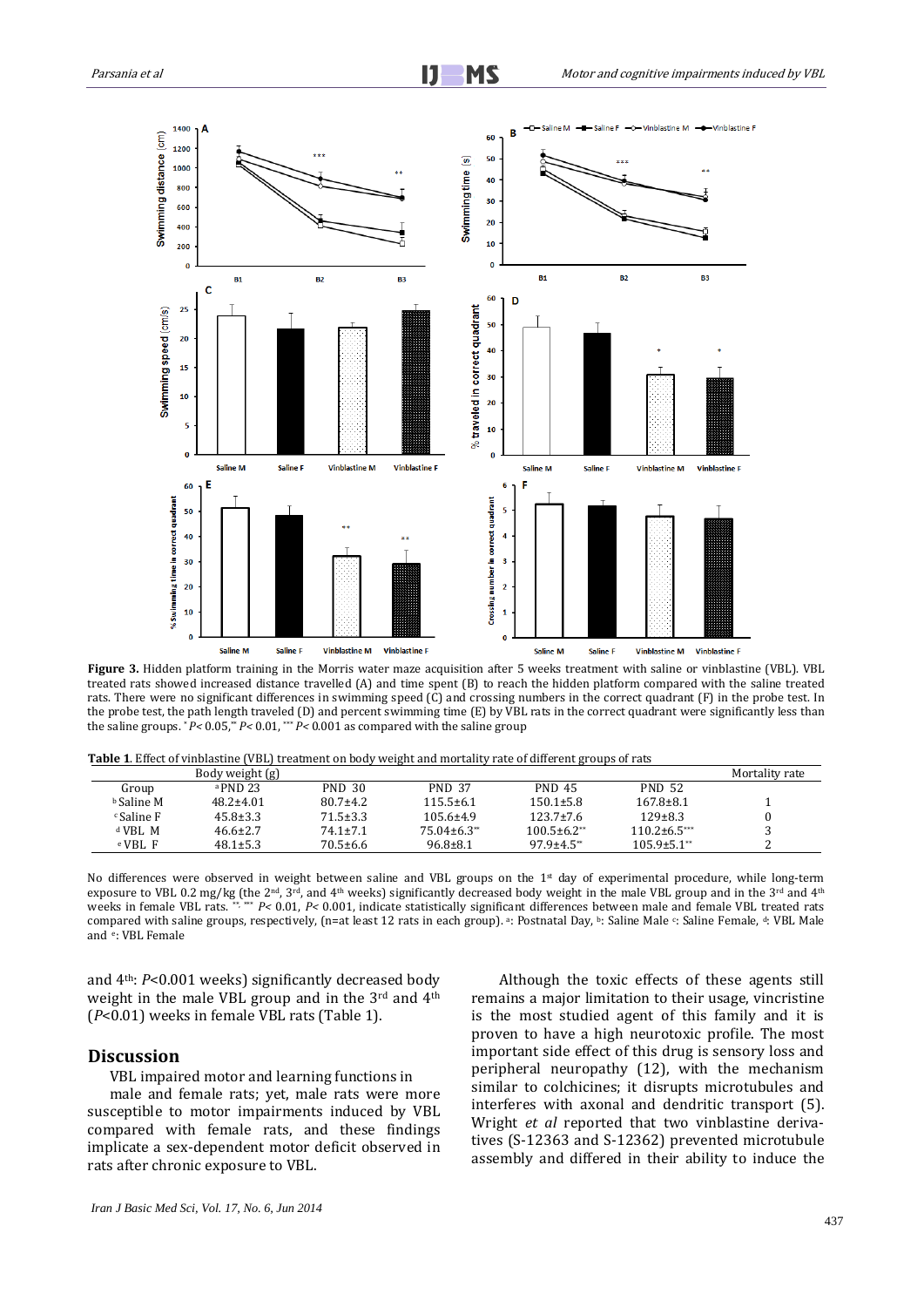

**Figure 4.** Neurons from the cerebellar cortex and hippocampus 5 weeks after exposure to Vinblastin (VBL). Most neurons from the cerebellum (A), and the hippocampus (B) in saline-treated rats have normal morphology (arrows), but for the VBL-treated groups, several degenerated cells (arrowheads) can be seen with shrinkaged nuclei and dark cytoplasm

formation of tubulin paracrystals and in the stability of the paracrystals (24). Excitotoxic mechanisms and caspase-mediated cell death contribute to the neurotoxicity of anticancer compounds. Previous *in vitro* studies have focused on neurotoxicity of Vinca alkaloids in sympathetic neurons and motor neurons (25, 26). The excitotoxic component of anti-cancer drug neurotoxicity may relate to disruption of mitochondrial energy metabolism, resulting oxidative stress, and increased vulnerability of neurons to physiological glutamate concentrations (27, 28).

In this study, we have shown neurotoxic effect of VBL on motor and cognitive functions in male and female rats; as predicted, this agent could impair these functions. The most probable reason for this observation might be the same mechanism observed by Goldschmidt and steward (1989) for other Vinca alkaloids: disruption in axonal and dendritic transport (29). To our knowledge, the exact mechanism of VBL-induced neuropathy is not clear yet and this subject must be addressed in further studies.

Purkinje cells (PCs) play a crucial role in the movement control, and damages to these neurons would induce balance issues and movement deficits (16, 30). One possible mechanism for motor impairments observed in this study might be the consequent damage to PCs after chronic exposure to VBL, as observed in histologic evaluation.

Male rats were more susceptible than female rats to the VBL-induced impairments in motor function. We previously have observed sex differences in neurotoxic effects of anti-cancer agents on motor and cognitive functions (31). Shabani *et al* (2012) demonstrated the sexdependence effect of vincristine on the developing nervous system (4). Vincristine induced impairments in motor and cognitive functions of both male and female rats, while male rats were more susceptible to the toxic effect of vincristine, a finding which is consistent with the present study. This difference between male and female rats might be due to sexual dimorphism in brain organization and function. Joseph and Levine (2003) have shown the sexual dimorphism in PKC signaling in vincristine-induced peripheral neuropathy and interestingly, female rats showed an estrogen-dependent sexual dimorphism in mechanical hyperalgesia (32).

Male rats were more susceptible to VBL-induced disruption in muscle strength and deficits in the maintenance of body balance than female rats. On the other hand, in female VBL-treated rats, no impairment was found in the grip-strength and motor balance tests, suggesting that muscular strength and motor balance in male rats is probably more susceptible to the effects of VBL than in female rats. Snell *et al* (2009) reported that the damage to vermis causes deficits in the maintenance of body balance, which appears as a difficulty in holding the head steady and the trunk erect (33). These impairments were seen in VBL-treated rats, which can be attributed to cerebellar dysfunction, probably derived from damage to the cerebellar vermis. Chemotherapeutic toxicity is affected by sex, and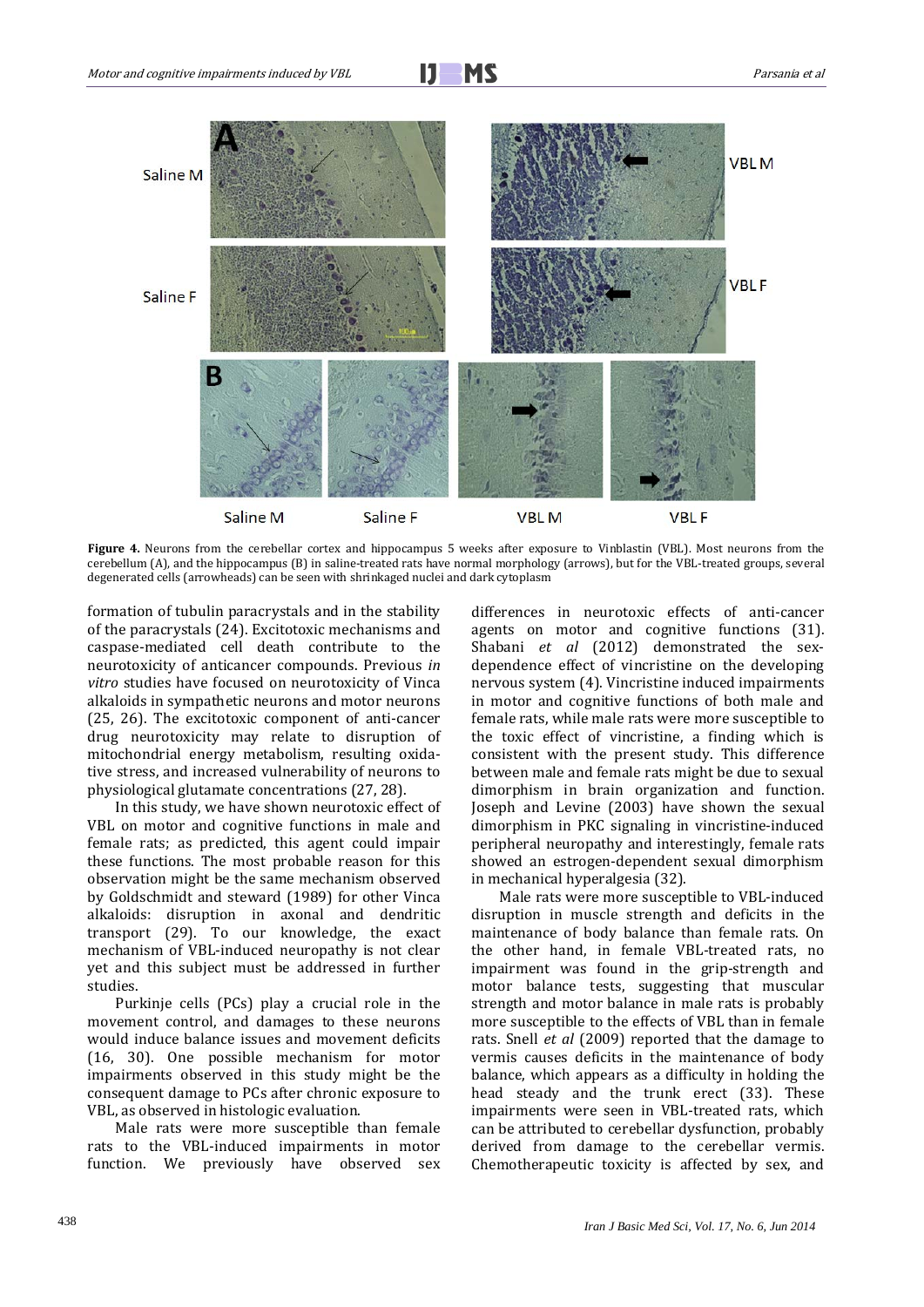females are more prone to developing signs of toxicity (34), but in this study, male rats were more susceptible to the effects of VBL. We do not know the reason for this difference with clinical studies, but one possible cause might be sexual dimorphism in receptors and neurotransmitters affected by VBL (32), further research would clarify the exact mechanism and help us to develop better anti-cancer drugs noting sexual dimorphism. Meanwhile, it is difficult to determine with certainty the causes of the observed sex differences in our study. However, it is suggested that these differences may be related to sexual dimorphism in brain organization and function. Evidence exists for sex differences in many aspects of brain structure, neurotransmitter systems, and neuroendocrine regulation (35–37). It has been shown that receptor affinity of glucocorticoids in male rats is twice that in female rats (38). In addition, sex-dependent differences in brain development as well as in receptor densities have been reported for several monoamine neurotransmitter systems (39).

Cognitive function was impaired in rats receiving VBL, regardless of sex difference. This finding is consistent with our previous study showing that vincristine affects cognitive function of rats receiving chronic dosages of this anti-cancer agent (4).<br>Patients receiving anti-cancer drugs show Patients receiving anti-cancer drugs show impairments in cognitive functions, and even some sex-differences have been observed in clinical research. Waber *et al* (1990) have shown cognitive impairments in visuoperceptual skills in patients treated for Acute Lymphoblastic Leukemia (ALL). Females were more susceptible to the chemotherapies and showed more severe cognitive impairments in comparison to males (40). Although we did not observe such sex-difference in cognitive function, the finding that cognitive processes is affected by anti-cancer agents is consistent with this study.

Since previous studies demonstrate that Vinka alkaloids might not pass blood-brain barrier (BBB), our study shows a new evidence of CNS involvement in Vinka alkaloids neurotoxicity. By using histologic methods, we have shown that neurons in CNS (cerebellum and hippocampus) are affected by VBL. Whether this is a direct effect of VBL or is it a result of VBL metabolism is a question which might be addressed in further research.

In conclusion, we have shown CNS involvement in neurotoxicity induced by VBL and furthermore, we have shown that sex might play an important role in response to treatment with VBL, with male rats being more susceptible to the toxic effects of this anti-cancer agent.

## **Acknowledgment**

The present manuscript is the product of a research project that was approved by the Kerman University of Medical Sciences, Kerman, Iran. The reported results were part of MSc student thesis.

# **Conflict of interest**

The authors declare no conflict of interest. The author alone is responsible for the contents and authoring of the paper.

## **References**

1. Correa DD, Ahles TA. Neurocognitive changes in cancer survivors. Cancer J 2008; 14:396-400.

2. Liang GW, Lu WL, Wu JW, Zhao JH, Hong HY, Long C, *et al*. Enhanced therapeutic effects on the multidrug resistant human leukemia cells *in vitro* and xenograft in mice using the stealthy liposomal vincristine plus quinacrine. Fundam Clin Pharmacol 2008; 22:429-437.

3. Tin SNW, Martin-Duverneuil N, Idbaih A, Garel C, Ribeiro M, Parker JL, *et al*. Efficacy of vinblastine in central nervous system Langerhans cell histiocytosis: a nationwide retrospective study. Orphanet J Rare Dis 2011; 6:83.

4. Shabani M, Larizadeh MH, Parsania S, Asadishekaari M, Shahrokhi N. Profound destructive effects of adolescent exposure to vincristine accompanied with some sex differences in motor and memory performance. Can J Physiol Pharmacol 2012; 90:379- 386.

5. Steward O, Goldschmidt RB, Sutula T. IV. Neurotoxicity of colchicine and other tubulin-binding agents: A selective vulnerability of certain neurons to the disruption of microtubules. Life Sci 1984; 35:43- 51.

6. Kruczynski A, Hill BT. Vinflunine, the latest Vinca alkaloid in clinical development:: A review of its preclinical anticancer properties. Crit Rev Oncol Hematol 2001; 40:159-173.

7. Kruczynski A, Barret JM, Eti $\tilde{A}$ ©vant C, Colpaert F, Fahy J, Hill BT. Antimitotic and tubulin-interacting properties of vinflunine, a novel fluorinated Vinca alkaloid. Biochem Pharm 1998; 55:635-648.

8. Suman G, Jamil K. Application of human lymphocytes for evaluating toxicity of anti-cancer drugs. Int J Pharmacol 2006; 2:374-381.

9. Martinez FJ, Zeng GQ, Piñeyro A, Garza-Ocañas L, Tomei LD, Umansky SR. Apoptosis induction and cell cycle perturbation in established cell lines by peroxysomicine A1 (T-514) 1 Drug Chem Toxicol 2001; 24:287-299.

10. Seigers R, Schagen SB, Beerling W, Boogerd W, van Tellingen O, van Dam FSAM, *et al.* Long-lasting suppression of hippocampal cell proliferation and impaired cognitive performance by methotrexate in the rat. Behav Brain Res 2008; 186:168-175.

11. Shabani M, Larizadeh Mh, Parsania S, Hajali V, Shojaei A. Evaluation of destructive effects of exposure to cisplatin during developmental stage: No profound evidence for sex differences in impaired motor and memory performance. Int J Neurosci 2012; 22:439-448.

12. Argyriou A, Polychronopoulos P, Koutras A, Xiros N, Petsas T, Argyriou K, *et al.* Clinical and electrophysiological neuropathy induced by administration of cisplatin